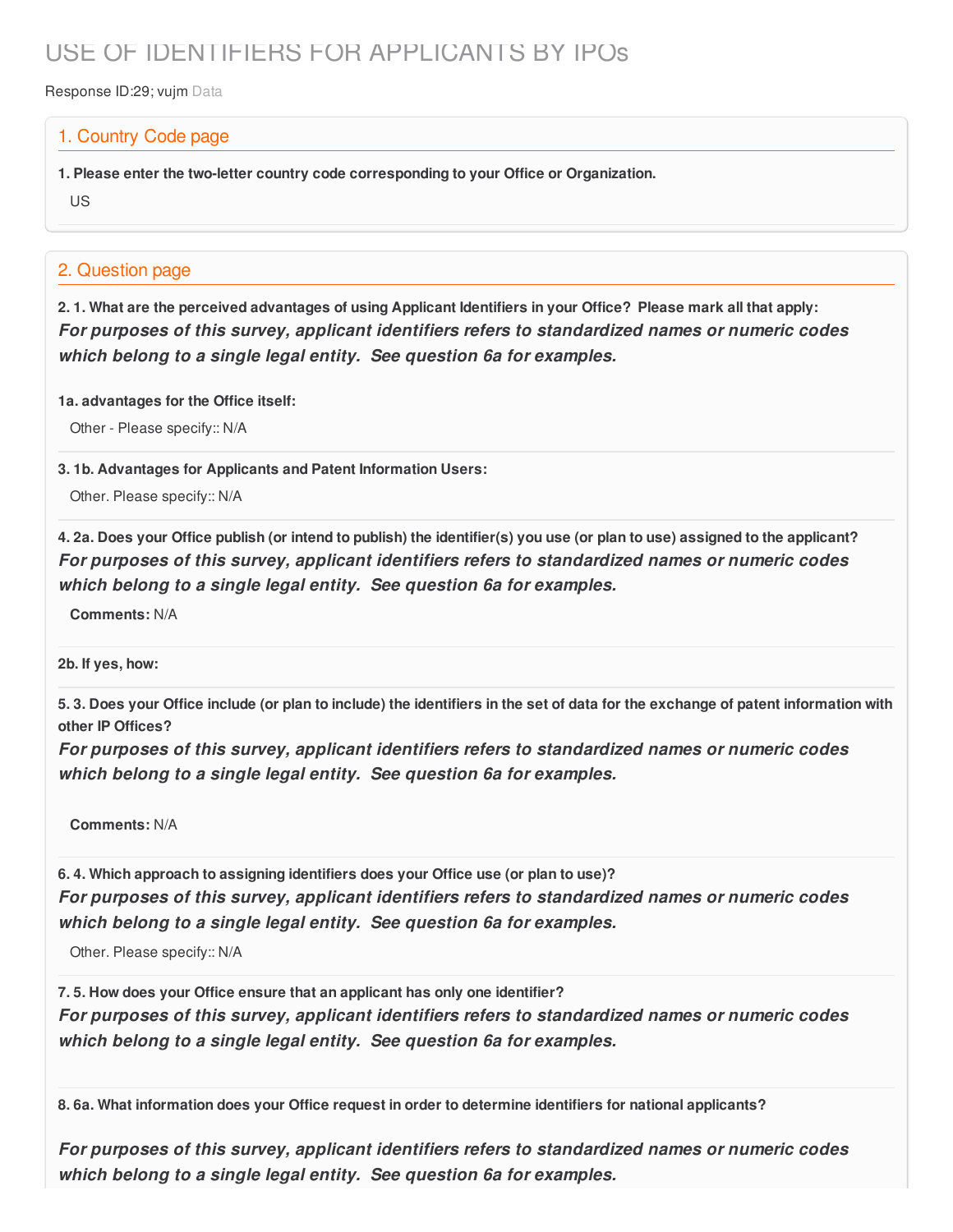Other. Please specify:: **Comments:** N/A

**9. 6b. What information does your Office request in order to determine identifiers for foreign applicants?** *For purposes of this survey, applicant identifiers refers to standardized names or numeric codes which belong to a single legal entity. See question 6a for examples.*

Other. Please specify:: N/A

10.7a. Does your Office consider that a Global Identifier (GID) would be a desirable solution for applicant name **standardization?**

**Comments:** N/A

**11. 7b. If yes, could you suggest how the GID should be established and maintained?**

N/A

12.7c. In case a GID is established, will your Office use both the GID and a national identifier at the same time, or will your **Office use the GID instead of a national identifier?**

N/A

## **13.PART B - NO IDENTIFIER**

8a. If your Office does not use or does not intend to use identifiers for applicants, please explain why:

*For purposes of this survey, applicant identifiers refers to standardized names or numeric codes which belong to a single legal entity. See question 6a for examples.*

When an application is filed, the USPTO does not require the applicant to use a unique identifier. At this time, the USPTO does not intend to use identifiers for applicants however we would be interested in the results of this survey and will continue to monitor the topic.

14.8b. Please describe any alternative approach to the use of identifiers that your office is using or contemplates using, including how that approach deals with issues of name ambiguity (misspellings, multiple spellings, different character sets, **etc):**

*For purposes of this survey, applicant identifiers refers to standardized names or numeric codes which belong to a single legal entity. See question 6a for examples.*

There are no alternative approaches under consideration at this time.

15.9. Please explain any drawbacks or legal complications your Office may have related to using identifiers: *For purposes of this survey, applicant identifiers refers to standardized names or numeric codes which belong to a single legal entity. See question 6a for examples.*

The USPTO does not presume to assume applicants intention when they enter applicant name. The USPTO takes at face value the information applicants provide. It is up to the applicant to correct this information as needed.

**16. 10. Which of the following options would you consider for investigation in your Office?**